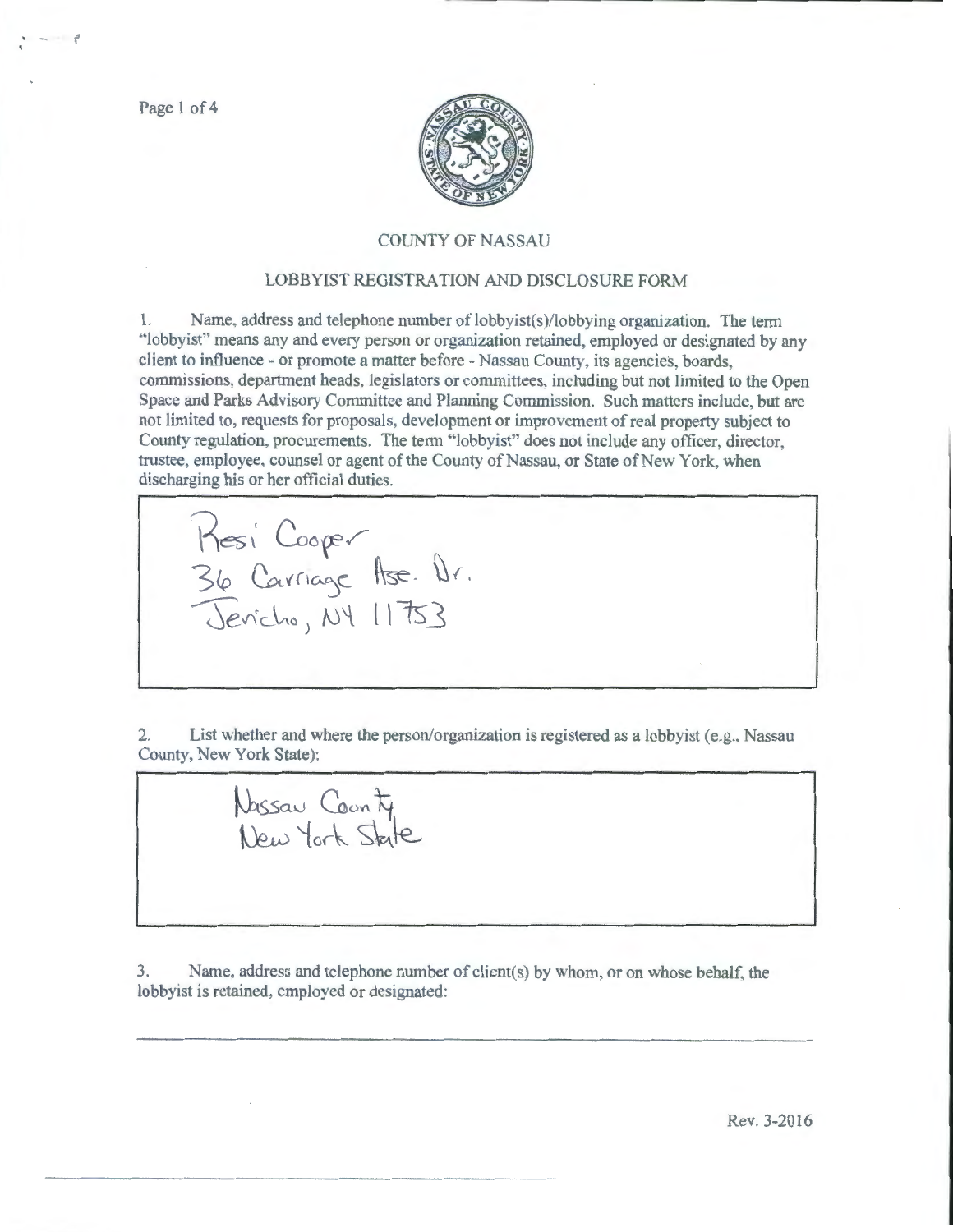Page 2 of 4

Redland Strategies SIG Eighth Ave. New York, NY 10018 Attn: Michael Balboni 212-643-2002 Attn. Michael Dalbon 212 015

4. Describe lobbying activity conducted, or to be conducted, in Nassau County, and identify client(s) for each activity listed. **See page 4 for a complete description of lobbying activities.** 

Client: Redland Strategles: lobbying for issues related  $\tau_b$  NYCB Live Nassau Veterans Memoral Coliseum

5. The name of persons, organizations or governmental entities before whom the lobbyist expects to lobby:

Nassau County Executive Office  $\mu$ ussau County CEqislature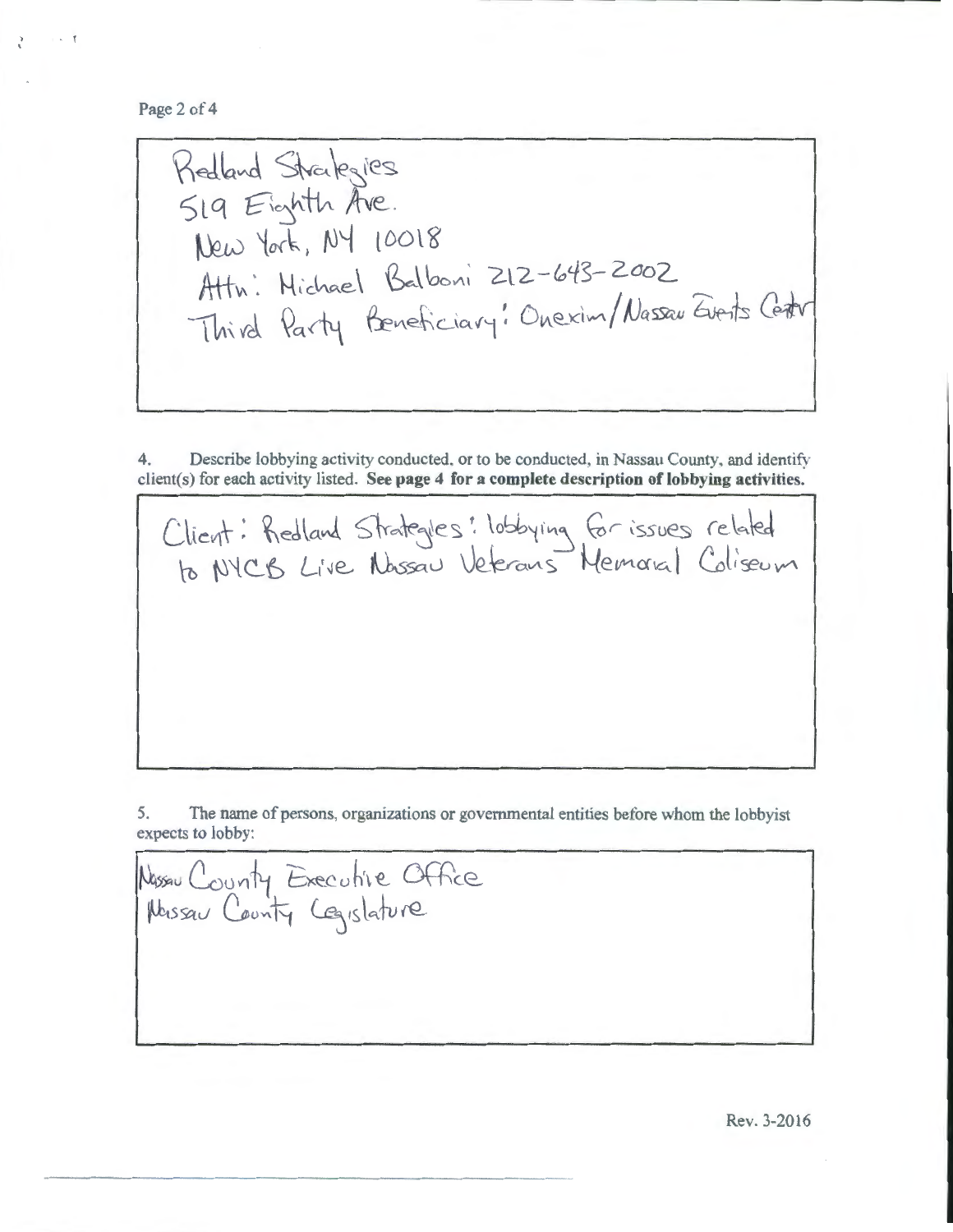## Page 3 of 4

 $\sim$  " $\gamma$ "

6. If such lobbyist is retained or employed pursuant to a written agreement of retainer or employment, you must attach a copy of such document; and if agreement of retainer or employment is oral, attach a written statement of the substance thereof. If the written agreement of retainer or employment does not contain a signed authorization from the client by whom you have been authorized to lobby. separately attach such a written authorization from the client.

7. Within the previous year, has the lobbyist/lobbying organization or any of its corporate officers provided campaign contributions pursuant to the New York State Election Law to the campaign committees of any of the following Nassau County elected officials or to the campaign committees of any candidates for any of the following Nassau County elected otfices: the County Executive, the County Clerk, the Comptroller, the District Attorney, or any County Legislator? If yes, to what campaign committee? If none, you must so state:

( Urran for Nassau - \$1,500 (Laura Curan for County Exec) Jack Schirman for Nassau - \$500  $(\text{Jack Schnirman} \, \text{for Complete}).$ 

I understand that copies of this form will be sent to the Nassau County Department of Information Technology (''IT") to be posted on the County's website.

I also understand that upon termination of retainer, employment or designation I must give written notice to the County Attorney within thirty (30) days of termination.

VERIFICATION: The undersigned affirms and so swears that he/she has read and understood the foregoing statements and they are, to his/her knowledge, true and accurate.

The undersigned further certifies and affirms that the contribution(s) to the campaign committees listed above were made freely and without duress. threat or any promise of a governmental benefit or in exchange for any benefit or remuneration.

Dated: Signed: Signed:

Print Name:

Title: